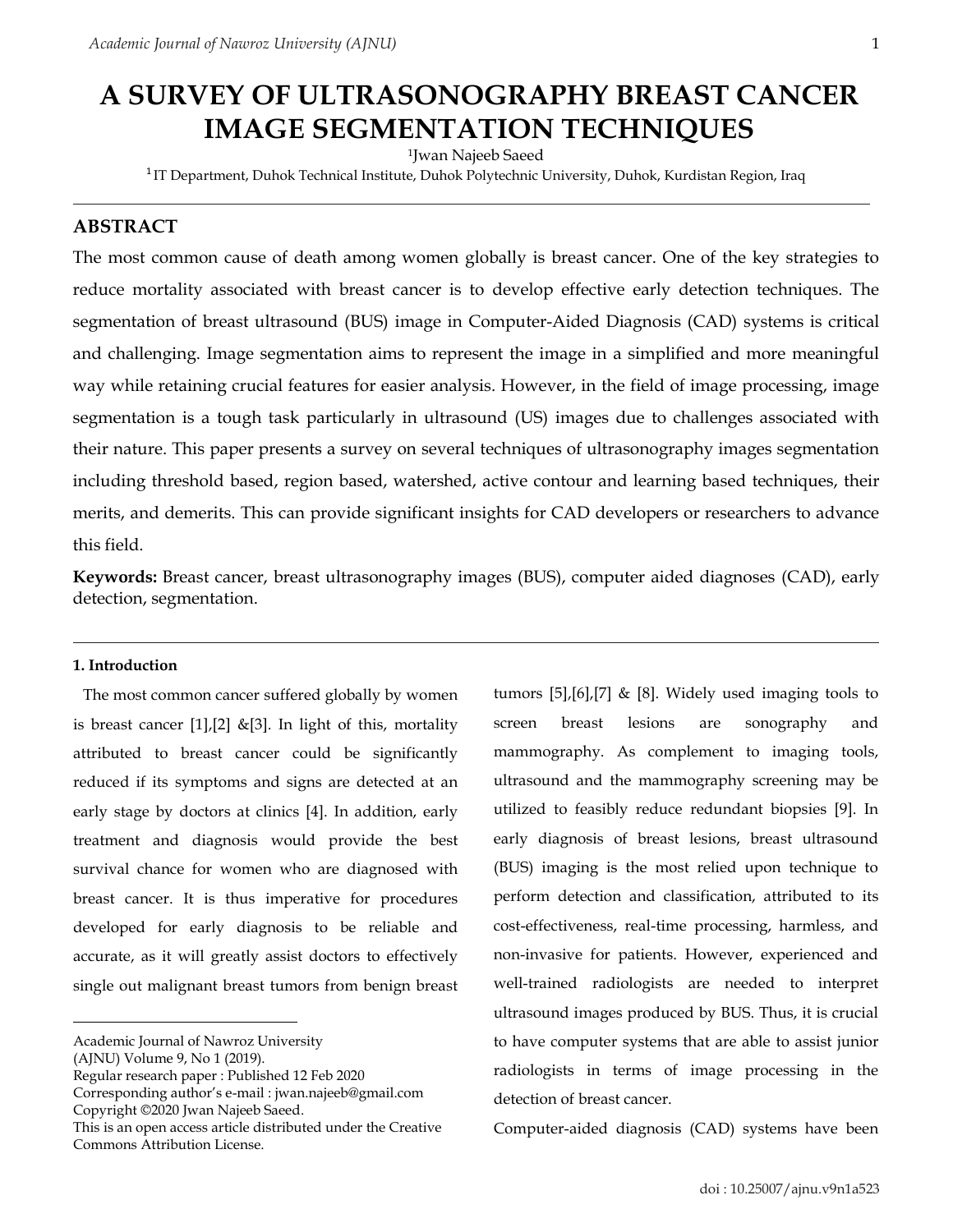developed towards producing non-biased, reliable, and accurate diagnosis as a secondary judgement to form strong reasoning for doctors to single out benign breast tumors from malignant breast tumors [10] & [ 11]. The most essential yet the most daunting stage in image processing is image segmentation. The stage is a vital element towards successfully analyzing images and recognizing patterns [12]. Image segmentation is a set of procedures used to split a screened image into several regions. In processing medical images, image segmentation plays a key role to segment the representation of tissues of interest from background. As ultrasound (US) images are always crowded with image noises, it becomes practically challenging to segment tumors in BUS images [13]&[14]. Specifically, image noises that pose challenges to segment US images effectively include intensity inhomogeneity, low signal-to-noise ratio, and high speckle noise [15]. In medical examination of image segmentation, the task is typically accomplished by labor-intensive human efforts to perform tracing. Such strategy is laborious, involves specific skillset, requires substantial experience, and consumes a significant amount of time. Therefore, development into the field of CAD systems are deemed highly timely as they would help radiologists to diagnose breast cancer efficiently and effectively [16] & [17]. Existing CAD systems are categorized into two, namely fully-automated and semi-automated systems, depending on the extent of human involvement in the task of segmenting images. In semi-automated systems, the tasks of specifying region of interest (ROI) such as a seed in lesion, an initial boundary, or lesions are accomplished with the expertise of radiologists. Figure 1. shows an example of manually segmented (ROI) by an expert highlighted as red line border of breast tumor in ultrasound image.



**Figure1: illustrates the process of segmentation: a) Original US image b) Segmented US image [67].**

On the other hand, fully automated systems are independent of human involvement, and are capable of modelling breast ultrasound and oncology knowledge as preceding constraints autonomously. Primary advantages of fully-automated systems include reproducibility and independency from operators [18]. In a typical CAD system, four main tasks are performed as shown in figure 2. encompassing: 1) pre-processing, 2) segmentation, 3) feature selection, and 4) classification. Accuracy of segmentation task greatly affects the results of CAD systems as numerous critical features used for distinguishing malignant and benign tumors rely on texture, contour, and shape of lesions. The features may only be effectively extracted if segmentation of tumors is performed with great accuracy [19], [20], [21] & [22].





The remainder of the paper is structured as following: Section2 briefly described the role of preprocessing operations. Section3 presents five BUS image segmentation techniques. Section4 expresses relevant performance evaluations that are commonly used in evaluating segmentation techniques. Finally, Section5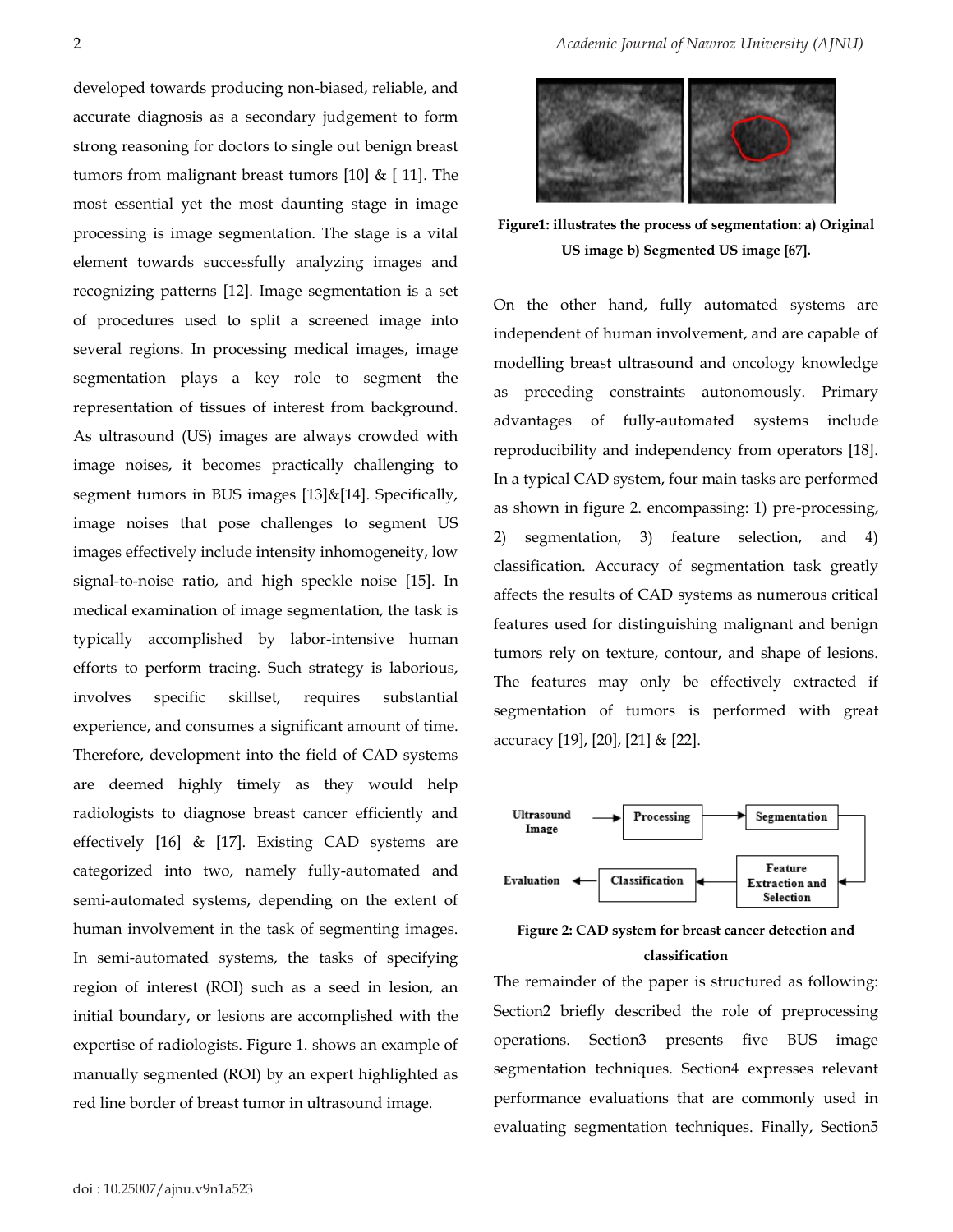concludes the survey.

#### **2. Preprocessing**

An image produced by ultrasound is typically filled with speckle noise scattered in random regions within the image that are grainy in form. In order for segmentation to produce better outcomes, reduction of speckle noise is thus necessary. This is typically performed during pre-processing phase. In this phase, specifically for medical images, image enhancement and speckle reduction steps are undertaken to improve from various medical image artefacts (i.e. signal dropout, shadow, speckle, attenuation) [23] & [72]. Primary goal of this phase is to enhance image quality prior to proceeding with subsequent image processing phases.

#### **3. Bus Image Segmentation Techniques**

BUS CAD systems face challenges to produce desirable outcomes in processing BUS image segmentation. This is attributed to inherent noise in BUS images, in addition to poor image quality and shadow regions within the images. This has led to difficulty in the task of segmenting tumor from the processed images. The task of image segmentation involves separating background and objects that are present in the images, and to split image I into several subsets named regions Ri [24], [25]. In image segmentation, several techniques are in existence. These techniques are broadly categorized into discontinuity based and similaritybased techniques which are critical in their own merits [26] [27].

**a. Discontinuity based technique:** Segmentation using discontinuity based technique involves partitioning images, which is governed by an image's grey intensity levels. Discovery of lines, edges, and isolated points in images are primary characterization of discontinuity based technique [28].

**b. Similarity based technique :**Segmentation using similarity based technique results in an image being segmented into several regions depending on their extent of similarity. The technique would cover steps including region growing, thresholding, and region split and merge. All these steps would eventually produce segmented image into regions based on pixel similarity [29]. Figure 3. shows the categories of image segmentation techniques.



**Figure 3: Categories of image segmentation techniques**

# **3.1 Classical segmentation Techniques**

Several classical techniques of segmentation used in BUS are discussed in this section. These techniques are sometimes combined (or hybridized) in segmentation to obtain better implementations.

#### • **Thresholding-based technique:**

Attributed to effectiveness and simplicity, thresholding technique is highly favored to distinguish objects from background in an image. In image segmentation, thresholding technique is dubbed as the most simplistic strategy where thresholding is performed based on threshold value or clip level towards producing a binary image from a grayscale image. Strategy most commonly employed to execute thresholding is through performing searching for valleys or local minima of an image's gray-level histogram. Alternative strategy employed is to perform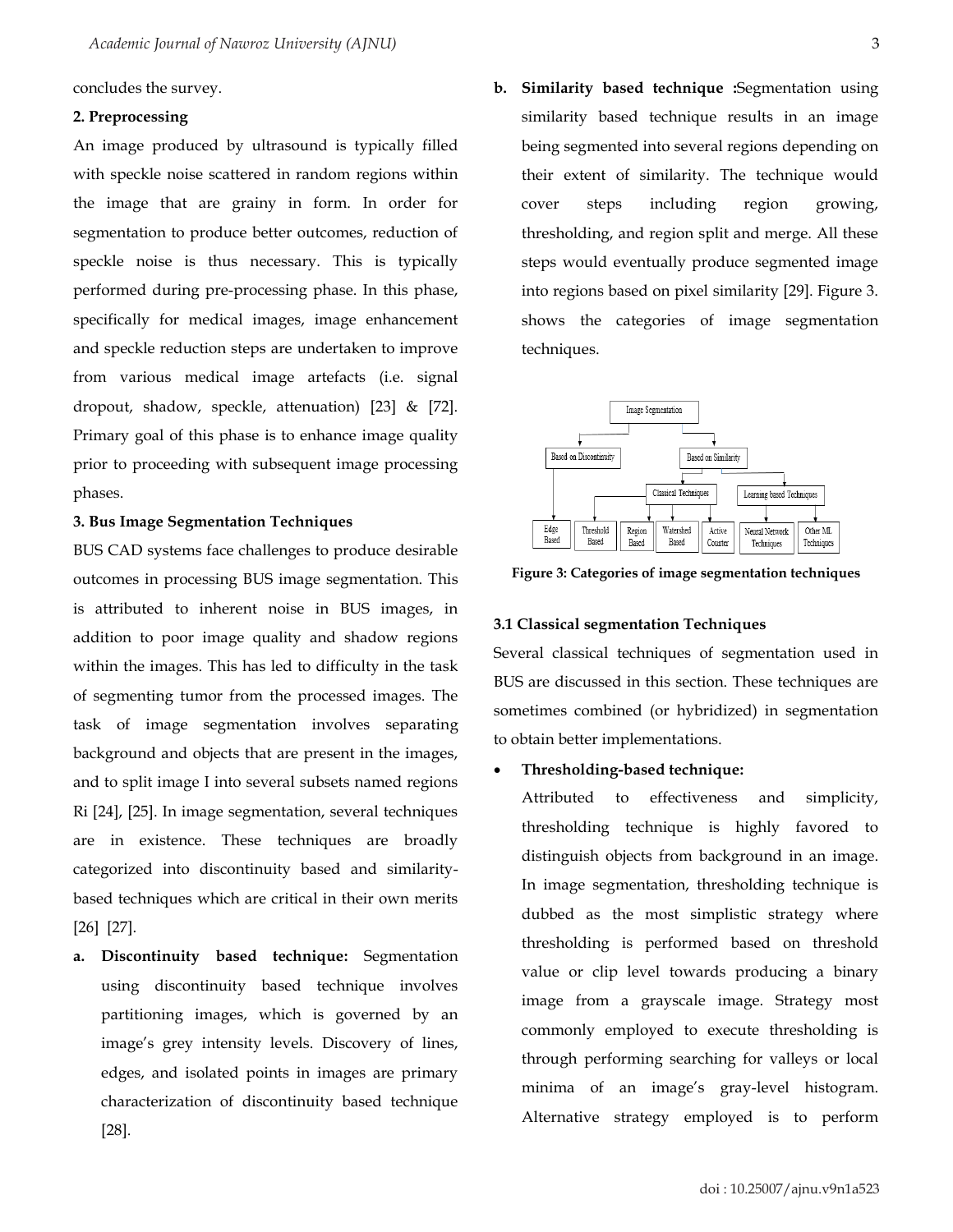computational framework capable of detecting and

searching for threshold value, dependent on certain information measure's maximization or entropy [30][31]. Ultimate characteristic of thresholding technique is reliant on an image's characteristics. The technique selects suitable thresholds, Tn, and subsequently performs pixel splitting into a number of classes and lastly performs separation of objects from background. Formally, thresholding is expressed as following:

At a single threshold T, a point in an image is known as an object if it is located at position  $(x, y)$ for as long as  $f(x,y)$ >T, while a point is known as a background if it is located at position  $(x, y)$  for as long as  $f(x,y)$ <T. T is expressed as:

 $T = M[x, y, p(x,y), f(x,y)]$  (1)

Referring to "(1)", thresholding techniques can be categorized into local and global. Conventional thresholding technique is simplistic and rudimentary and may produce sub-par outcomes in processing unimodal histogram images. This is because conventional thresholding technique overlooks spatial location statistics and only considers the statistics of gray levels. In addition, in certain images, overlapping of distribution of gray levels among background and objects could occur. This is a challenge posed to thresholding technique, which necessitates the selection of appropriate threshold value (or several values when more than one level is chosen). In real-time applications, several techniques have been used including kmeans clustering, Otsu's technique (maximum variance), and maximum entropy technique [32]. Sahar et al. [33] put forth adaptive median filter and adaptive thresholding strategies in segmenting images at pre-processing stage, and finally followed by morphological steps to detect lesions.

More recently, Liu et al. [34] introduced a

segmenting lesions autonomously in medical images. Liu et al. executed a non-local low-rank- (NLLR) filtering strategy towards minimizing speckle noise in images. In initialization of contour, Liu et al. utilized Otsu-based adaptive thresholding (OBAT) algorithm coupled with morphologic steps to successfully identify regions with tumor and perform tumor contour initialization. Finally, upon initializing the contours of tumor, an enhanced Chan-Vese model with derivation of ratio of exponentially weighted averages (CV-ROEWA) was used. Zebari et al. [71] focused on the enhancement stage based on wavelet to produce image with quality that can help to improve the segmentation and features extraction stage. In literature, various combinations of thresholdingbased techniques have been pursued towards improving segmentation outcomes including combining ant colony optimization and regulation parameters with k-means algorithm [35].

## • **Region-based technique**

In region-based technique, an image is segmented into different regions. The regions are differentiated based on several criteria including object, intensity, or color. A region growing algorithm may be used to segment an image into different regions. The algorithm begins with a chosen seed point or seed area and gradually assesses and either discards or adds neighbors to a region depending on their similarity value. The algorithm will halt once a stopping condition is satisfied. In region-based technique, two predominant techniques may be used encompassing region splitting and merging and region growing  $[36]$  &  $[37]$ . Li et al.  $[38]$  put forth an automated technique to partition BUS images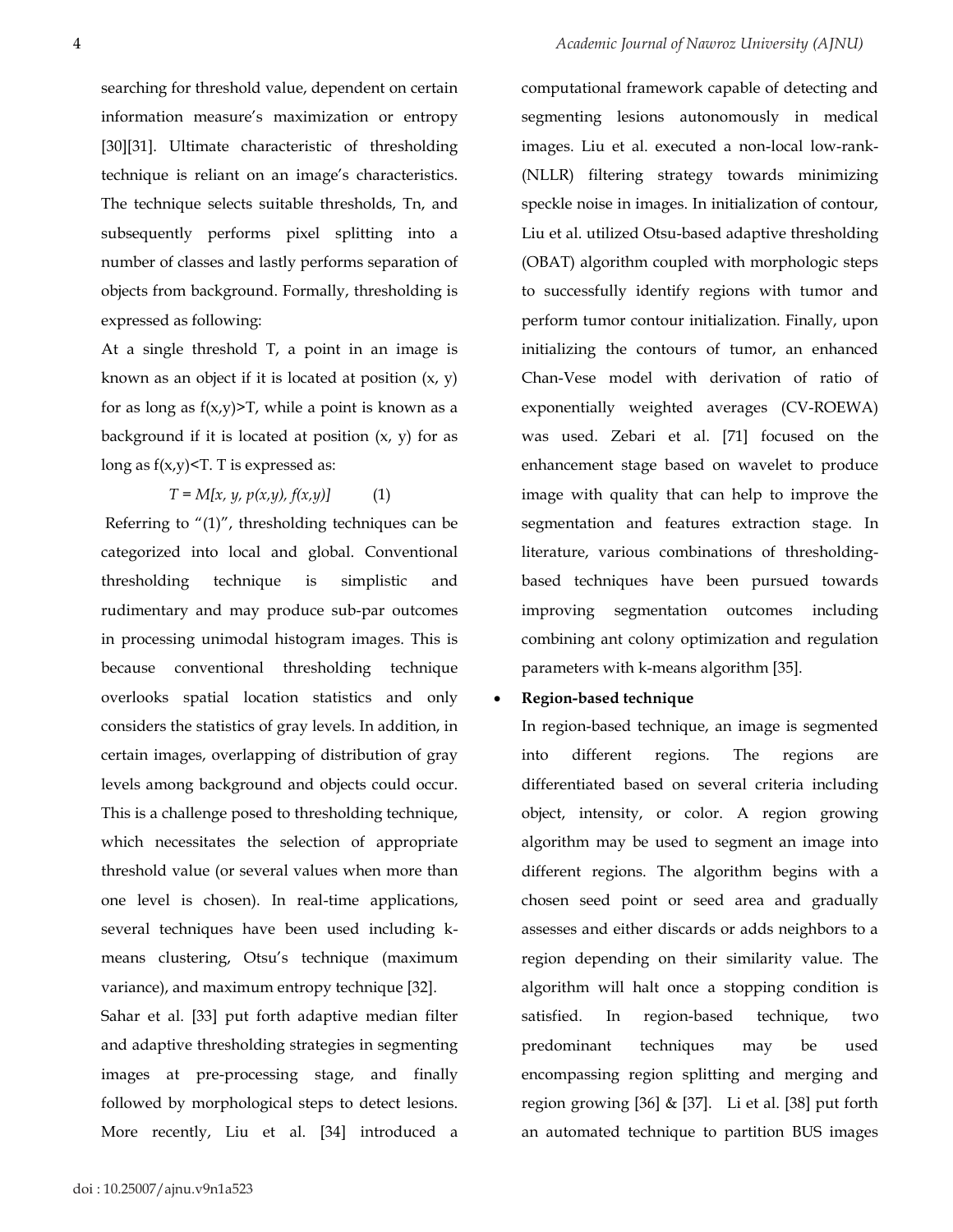where in initial selection of contours, BUS images are pre-processed covering several steps. The steps include setting iterative threshold, separating potential tumor locations, and rearranging the ranks of left over areas towards confirming ROI. Upon identifying ROI, a seed point may be selected. From this seed point, region growing algorithm moves to attain initial contour as the initial result. Li et al. further introduced a new level set algorithm to enable the confirmation of the ultimate contour, incorporated with region-based energy restrictions, local statistics, and global statistics. In the most recent work, Lal et al. [39] presented a fully-automated seed point selection technique on B-Mode BUS images. In this technique, initial seed point is calculated based on input image's texture and spatial information. The technique is capable of locating seed point for images with shadows with great accuracy. Despite this, in images containing malignant tumor, the technique has performed with poor accuracy in the selection of seed point, thus necessitating for further improvements to be pursued in this area. In improving BUS images' contrast and discarding speckle noise in neutrosophic set (NS) domain, Jiang et al. [40] proposed an adaptive OBTA and morphology steps to choose seed area. Jiang et al. then utilized an adaptive region growing technique to identify potential tumor in the NS domain. Region growing direction is governed by several constraints including distance between candidate growing points and seed region, value of texture homogeneity, and similarity value differences.

#### • **Watershed-based technique**

Image segmentation could also be performed through mathematical morphology known as watershed transformation technique. Beucher and Lantue' joul [41] first conceived a novel watershed technique which was later implemented through various algorithms put forth by researchers. Watershed technique is inspired by mathematical morphology which analyzes an image's topography structures [42]. Figure 4. shows a topographic view of watershed. Mathematical morphology in watershed transformation for image segmentation involves thresholding, region growing, and detection of edges. The technique improves stability of segmentation outcomes and offers a simplistic framework [43]. In image segmentation via watershed technique, regional minimum is a term used to signify a region having pixels with the least regional elevation. An image's minima objects are pixels clusters having grey level that is inferior to their regional neighbors (pixels). A simulation of rainfalls models the flow of rain drops upon reaching a surface, descending from a steep elevation to a low surface point. A catchment basin refers to the converging pixel paths of rain drops as they fall towards the low surface point. Several catchment basins normally exist which are segmented by watershed's elevated areas. Catchment basins represent segments of an image which is the goal of an image segmentation while segments' boundaries represent watersheds [44]. Objects present in an image may be analyzed based on their forms and shapes utilizing the capability of mathematical morphology.

Gomez et al. [45] introduced a technique which segments BUS tumors' image semi-automatically incorporating average radial derivative function or minima imposition, watershed transformation, and mathematical morphology. The incorporation of several techniques produced promising segmentation capability for segmenting complex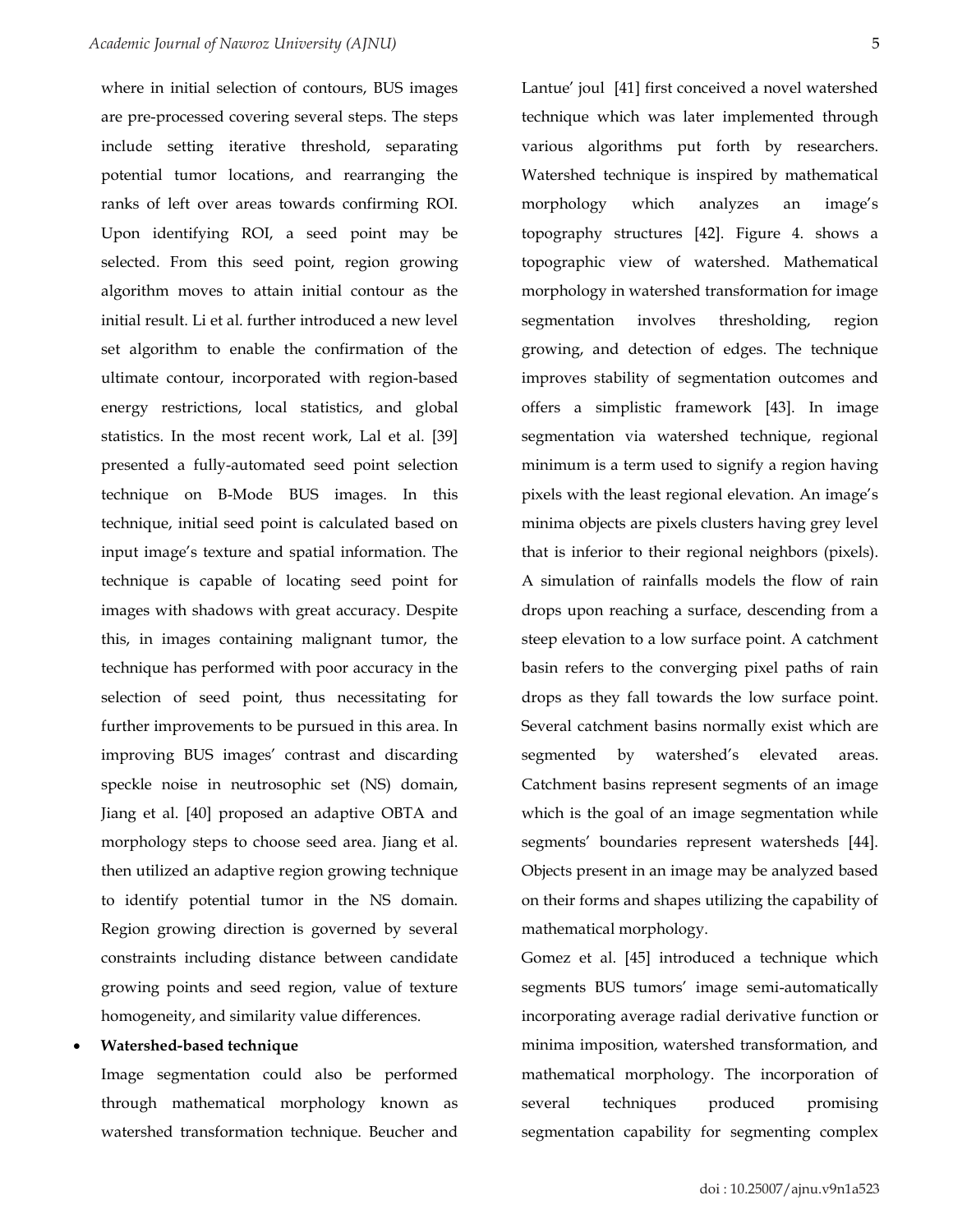US images. The proposed technique was able to outline lesions almost accurately in real-time implementation. Meanwhile, Zhang et al. [11] introduced an automated detection of BUS tumors by exploiting the power of fuzzy logic where a US image is treated as a fuzzy problem. In the technique, iteration is utilized to discover a suitable threshold value. Subsequently, a watershed technique is executed on binary images produced by the fuzzy logic theory to obtain the resulting boundaries of tumors.

In a recent study, Nugroho et al. [46] & [47] introduced breast nodule characteristics classification technique that allows differentiation into non-circumscribed and circumscribed categories to be accomplished. The technique employs marker removal via adaptive median filter, image normalization and speckle reduction anisotropic diffusion (SRAD) filter using preprocessing, neutrosophic, and finally segmentation using watershed technique. Hopeful outcomes were produced as the technique was capable of classifying breast nodule through exploiting characteristics of margin, which is crucial to assist accurate interpretation of US images by radiologists. Meanwhile, Bafna et al. [48] perform tumors' contours extraction utilizing watershed algorithm in BUS images. Through the technique, image noise is lessened using preprocessing filter while retaining critical features of tumor lesion such as edges. Calculation of foreground and background area is performed with dependency on threshold values. Difference of area between foreground and background signifies focused region which is calculated through referring to a connected component graph. Finally, tumor's contours are determined by implementing a

watershed algorithm. Automation of segmentation of breast lesions is highly beneficial as it is effortless and efficient to assist radiologists in making analysis and forming decisions.



**Figure 4: Topographic view of watershed**

#### • **Active contour-based technique**

Research on image segmentation utilizing active contour models is gaining traction [49]. Active contour technique has also been termed as snake [50], attributed to its adaptability and autonomous property in distinguishing object's boundary via manipulating contour dynamically. Active contour technique may be broadly divided into two categories namely region-based and edge-based technique. Active contour governed by edge-based technique, also known as gradient-based technique, is commonly utilized to perform segmentation on images having uniform edges with low noises [38]. On the other hand, active contour driven by regionbased technique exploits intensities' statistics and assesses boundary's geometry. Despite underperformance in performing segmentation on images possessing heterogenous features, regionbased technique primarily relies on an image's global statistical information. There is a growing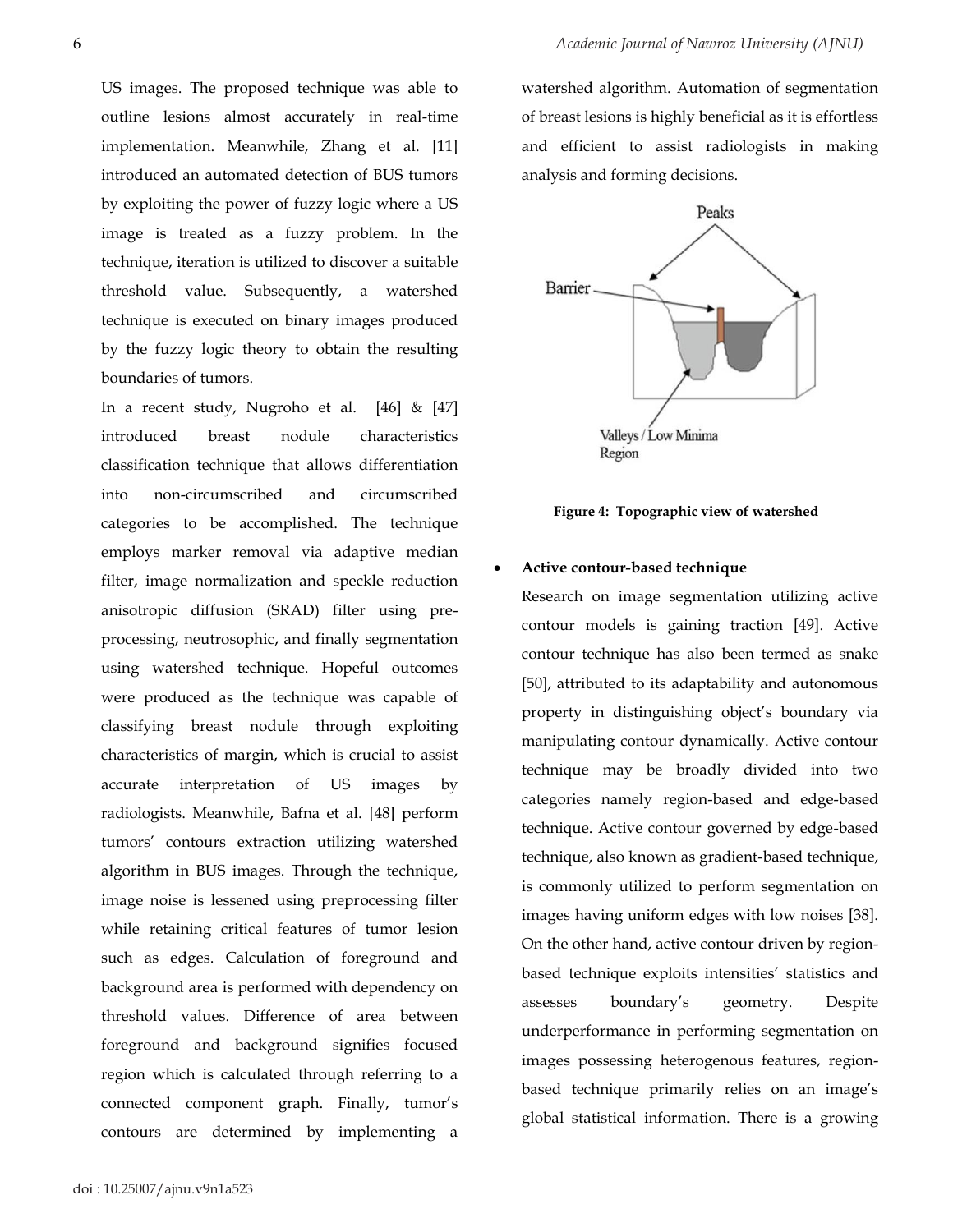number of researches on active contour based on local region, which is used to offset global statistical information's limitations. Malignant BUS images are complex images as they are often discontinuous and contain a high intensity of noise, in which local region-based technique is superior than global region-based in performing mass segmentation effectively [51]&[52]. Dinesh et al. [53] put forth a CAD system exploiting anisotropic diffusion filtering in eliminating speckle noise (multiplicative noise) and Gaussian smoothing in eliminating additive noise in images. Active contour technique has also been utilized on images which have been filtered to extract their closed contour, which signifies the outline of a spiculated mass. Irregularity in breast mass is attributed to spiculations. In image segmentation, spiculations are identified through quantifying curvature angle of individual pixel at mass' outline (boundary). Menon et al. [51] proposed simplistic filters to lessen speckle noise and enhance images. The technique exhibited superior capabilities when compared against conventional SRAD technique in yielding preprocessed images. Active contour local region-based technique may then be used to effectively identify ROI on the preprocessed images. The work of Menon et al. performed BUS images' classification through implementing histogram-based, morphological-based, and textural-based feature metrics. Incorporation of combination of feature metrics and active contour local region-based technique managed to efficiently perform image segmentation. Extending a previous work of Selvan et al. [55], Panigrahi et al. [54] exploited the capability of pixel-based k-means segmentation which is able to resolve the issue of energy reduction in active contour technique.

Panigrahi et al. also performed a comparison of active contour, Ostu's technique, and k-means in detecting boundaries. Despite superior capabilities, active contour failed to accurately perform detection on various images' boundaries. More recently, Prabhakar et al. [56] put forth automation algorithm for breast lesions' classification and segmentation in US images. The proposed work reduced speckle noise by implementing Tetrolet filtering. The technique also allowed automatic segmentation of breast lesions to be achieved via active contour governed by features' statistics. Neutrosophy is a study of paradoxes and contractions and dissects scope, nature and origin of neutralities. In the branch of computer science, neutrosophy simplifies fuzzy theory and is capable of unravelling problems that fuzzy logic fails to resolve [57]. In this light, Lotfollahi et al. [58] proposed a BUS image segmentation technique that exploits the capabilities of neutrosophic theory and active contour driven by region-based technique. The technique reduces inherent noises in US images' properties such as textures related to tissues and speckle noise. Attributed to such versatile capabilities, the technique may be applied on US images of other organs, and not just restricted to BUS images.

### **3.2 Learning-based technique**

Segmentation of images may be treated as a classification challenge such as to categorize super pixels and pixels into different classes. Application of machine learning in segmenting images via classification technique is highly favored among researchers. Specifically, techniques including unsupervised and supervised learning have been utilized to perform segmentation of BUS images [59]. Machine learning technique has been popularized in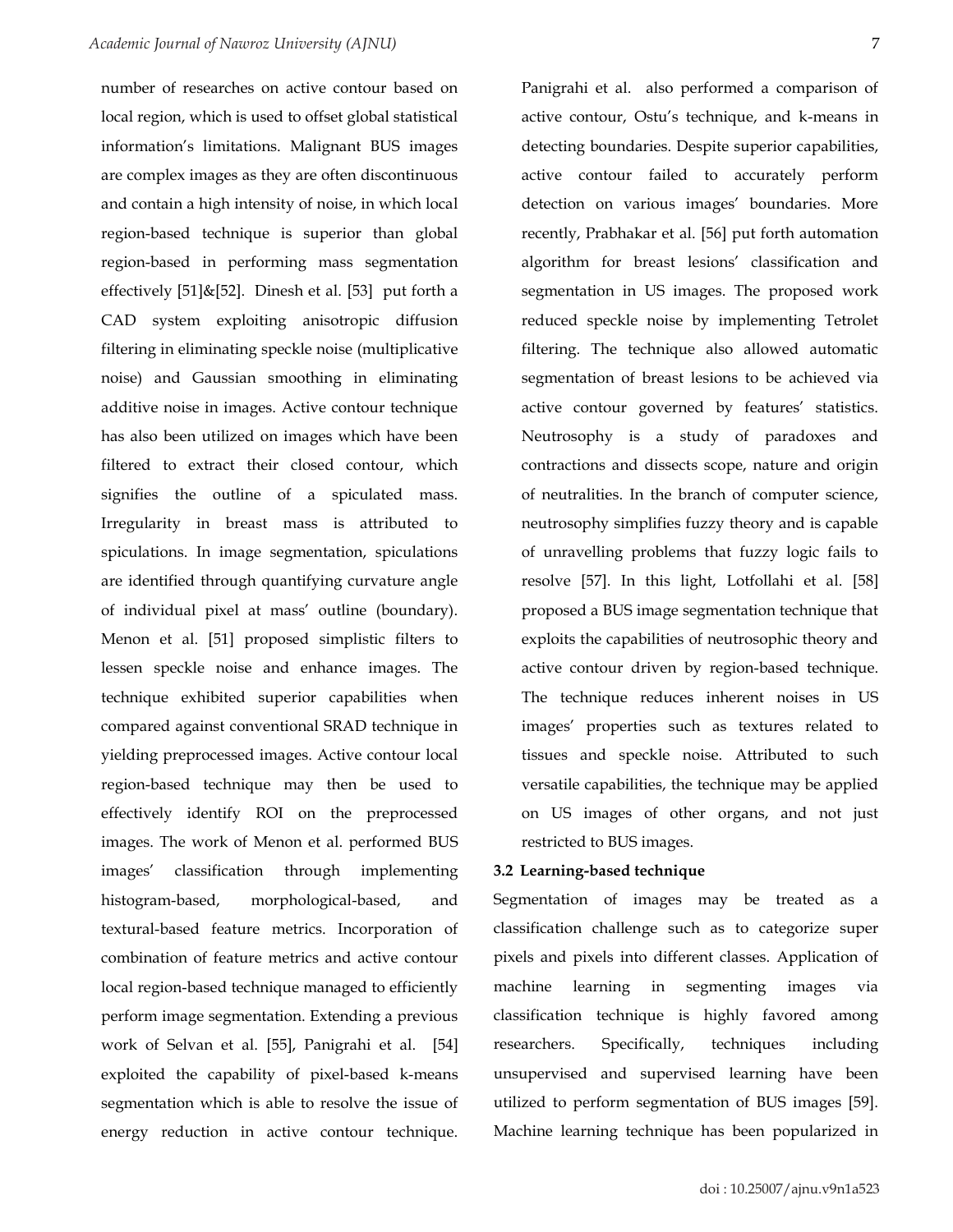segmenting images such as neural network (NN) based technique. In NN, the challenge of segmentation is solved via treating it as a classification challenge where classifying of image segments into different classes are achieved via referring to their set of input features [60]. Region growing and thresholding techniques, unlike machine learning, are straightforward techniques as they are fast and easy [61]. Yet, the former techniques are incapable of dealing with complex tumor images [62]. Literary evidence indicates that deep learning is a growing field with promising capabilities across various domains. In the task of segmenting BUS images, deep learning may prove to be a scalable technique that is able to scale to large BUS dataset size in learning various representations of compact images [63] [64] & [65]. In the work of Almajalid et al. [66], segmentation framework incorporating deep learning u-net was introduced for segmenting BUS images. In theory, U-net comprises convolutional neural network that is constructed for solving segmentation on biological images on a constraint training data. U-net was initially used to segment neuronal structures that are present on microscopy images. However, Almajalid et al. utilized the technique with improvement to perform segmentation on BUS images. In their work, firstly, speckle noise was reduced, and contrast was improved at pre-processing phase to enhance the quality of the image. Secondly, a two-fold cross validation was performed to test and train the u-net model. The authors implemented elastic deformation and rotation which are a part of data augmentation technique to augment the size of training data. Lastly, regions with noises are removed at post-processing phase. The proposed work exhibited greater accuracy and robustness in segmenting BUS images containing tumors. In the most recent development in the field of image segmentation, Zeebaree et al. [67] proposed a

two-step technique to extract breast ROI utilizing neural network and local pixel information with the aim of diminishing the amount of false positives (FP). The proposed two-step technique involves testing and training. During training, batches are extracted from background and ROI to build a trained model. Meanwhile, in testing, an image is scanned with a preset size of window to distinguish background and ROI. Subsequently, removal of non-ROI and identification of ROI are performed using a distance transform technique. In a related work, Zeebaree et al. [68] introduced a descriptor that is capable of implementing identification of breast abnormality through improving local binary pattern (LBP) descriptor and LBP texture's features. This was achieved through using a different threshold that is able to perform identification of critical information towards detecting abnormal cases.

# **4. Performance Evaluation of Segmentation Techniques**

Experiment results of segmentation techniques can be quantified through adopting several criteria. Most commonly utilized evaluation metrics to assess the performance of segmentation techniques are expressed as follows:

 *= / ( + )* (2) *Accuracy = (TP + TN)/ (TP + TN + FP + FN)* (3) *Sensitivity = TP/ (TP + FN)* (4)

Where FP (false positives) and FN (false negatives) are incorrect diagnoses of benign and malignant cases. Whereas TP (true positives) and TN (true negatives) are correct diagnoses of benign and malignant cases [69]. Meanwhile, coincidence percentage (CP) is an evaluation metric used to quantify similarity value between manually delineated and a proposed segmentation technique, expressed as follows:

$$
CP = \frac{\text{Area}(S1 \cap S2)}{\text{Area}(S1 \cup S2)} \times 100 \tag{5}
$$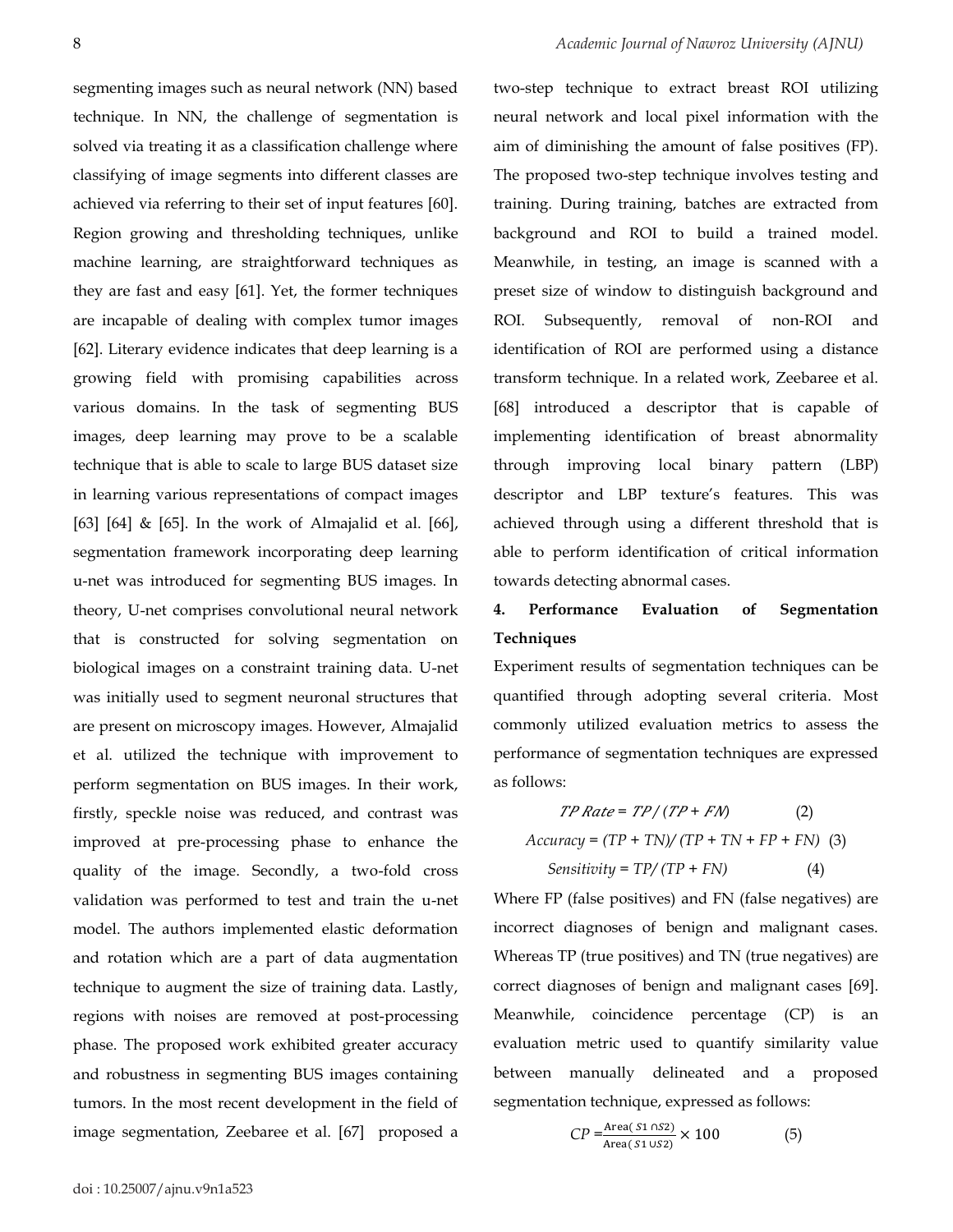Where *S*1 and *S*2 denote the segments of interest where comparison will be performed. Whereas, symbol ∩ denotes intersection while ∪ denotes union (in pixels). CP value will be 100% in the event of *S*1=*S*2 [45].

#### **5. Conclusion**

A summary from what has been reviewed in this survey, a comparison between five different segmentation techniques is presented in Table 1. Meanwhile, five techniques and recent advancements accomplished in the field of image segmentation are summarized in Table 2. Upon analysis of several image segmentation techniques, the following points are observed:

• Segmentation of BUS images remains a growing research field attributed to challenges of US artefacts in image processing. Some of the challenges of US artefacts include blurry boundaries, intensity in-homogeneity, low signalto-noise ratio, low contrast, and high speckle noise. In addition, manifestations of malignant and benign tumors are varied in medical BUS images. The procedures undertaken by radiologists in analyzing image segmentation also vary, which only aggravate the difficulty in performing BUS

segmentation.

- Application of different ultrasonic devices yields varied BUS images' qualities. Meanwhile, segmentation is largely affected by various aspects including spatial characteristics, image homogeneity, image content, and textures. As the field of image segmentation is continuously advanced, various novel techniques are birthed to improve existing works and to obtain better efficiency.
- Image segmentation utilizes two or more techniques as a hybrid solution towards obtaining superior performance in solving the problem of image segmentation.
- Utilizing neutrosophic theory with some segmentation techniques is an effective way to overcome the natural properties of ultrasound images towards removing speckle noise, enhancing contrast in BUS images, and getting better results.
- Sometimes a post-processing phase is carried out for enhancing images due to the nature of BUS images and the segmentation techniques themselves. However, candidate image regions have only been generated using unsupervised

| Segmentation<br>technique | Characterization                                                                     | Merit                                                                                                                                        | Demerit                                                                                                                                                  |  |
|---------------------------|--------------------------------------------------------------------------------------|----------------------------------------------------------------------------------------------------------------------------------------------|----------------------------------------------------------------------------------------------------------------------------------------------------------|--|
| Threshold                 | Finds threshold values<br>depending on an<br>image's histogram<br>peaks.             | well with<br>Acts<br>images<br>prominent edges.<br>Simple method, previous information<br>are not required.                                  | having • Inappropriate for images having many or<br>smooth edges.<br>· Unsuitable for images with unimodal<br>histograms.                                |  |
| Region based              | Divides an image into<br>homogenous regions.                                         | Works well when it is easy to define $\bullet$ Time and memory consuming.<br>the criteria of similarity.<br>edges are difficult to identify. | • Has good immunity to noise where • It gives different results when different<br>seeds selected.                                                        |  |
| Watershed                 | Depends on<br>topographical<br>representations.                                      | • Intuitive method, simple and fast.<br>• Attain stable results even if the<br>contrast is poor.                                             | • Gradients need complex calculation.<br>• Sensitive to noise.<br>• Over segmentation.                                                                   |  |
| Active contour            | Uses snake<br>deformation mode.                                                      | • Lesion extraction could be done in $a \rvert \cdot$ The speed of iteration is slow.<br>keeping accurate boundaries.                        | diversity of shapes while correctly • It gives low accuracy with images having<br>noise and week boundary                                                |  |
|                           | Learning based   Decision making relies<br>on the simulation of<br>learning process. | architecture<br>of<br>enormous<br>connections<br>• Easy to implement.                                                                        | • Robust against noise utilizing an • Sometimes image's prior information is<br>needed to achieve.high sperf psmancon1a523<br>• Takes time for training. |  |

**TABLE 1. COMPARISON OF DIFFIDENT SEGMENTATION TECHNIQUES**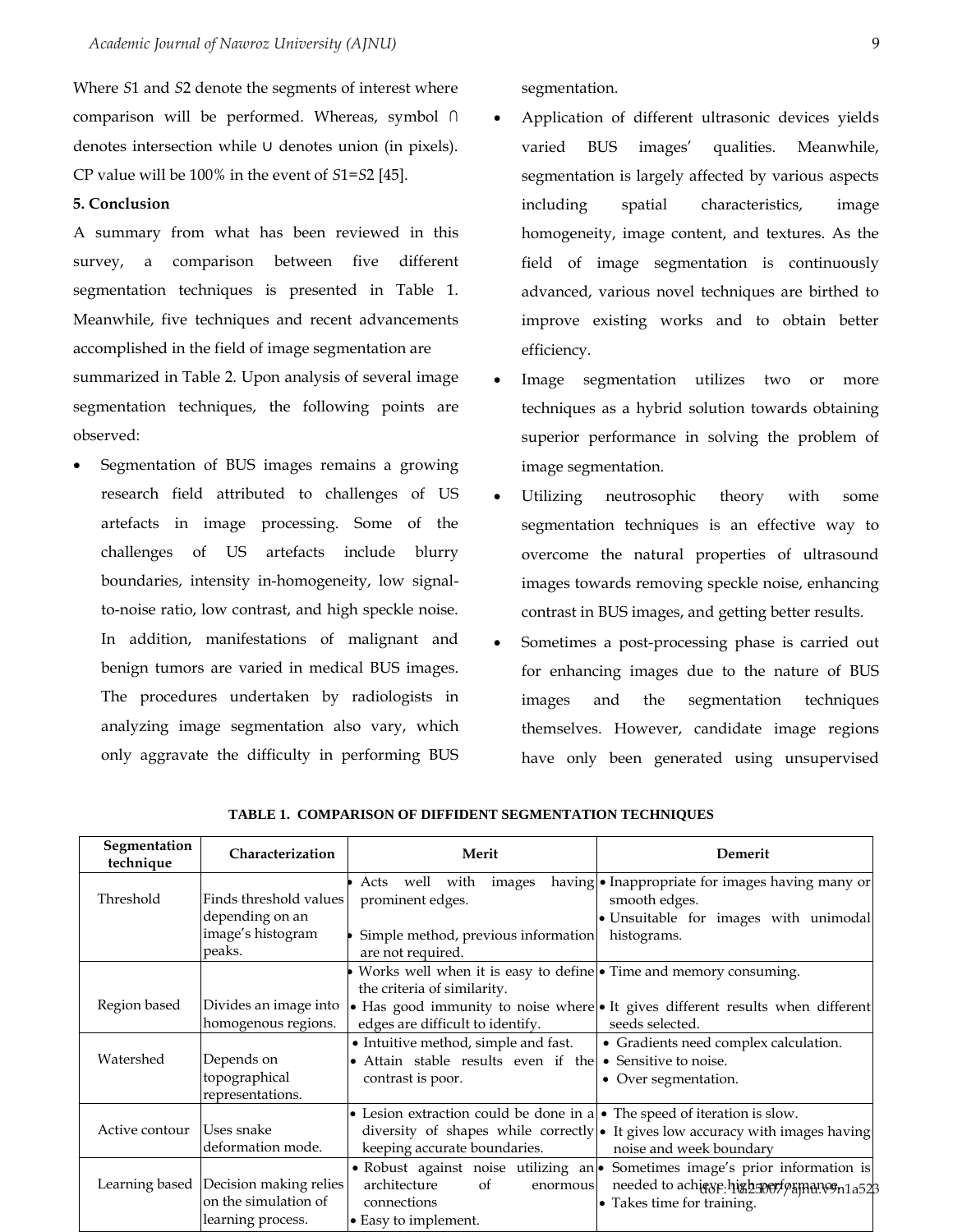techniques at pre-processing phase attributed to modest simplicity. This is because final segmentation commonly utilizes more complex techniques to achieve desirable results.

• Learning based techniques are more effective than classical techniques in dealing with complex ultrasound images of tumors.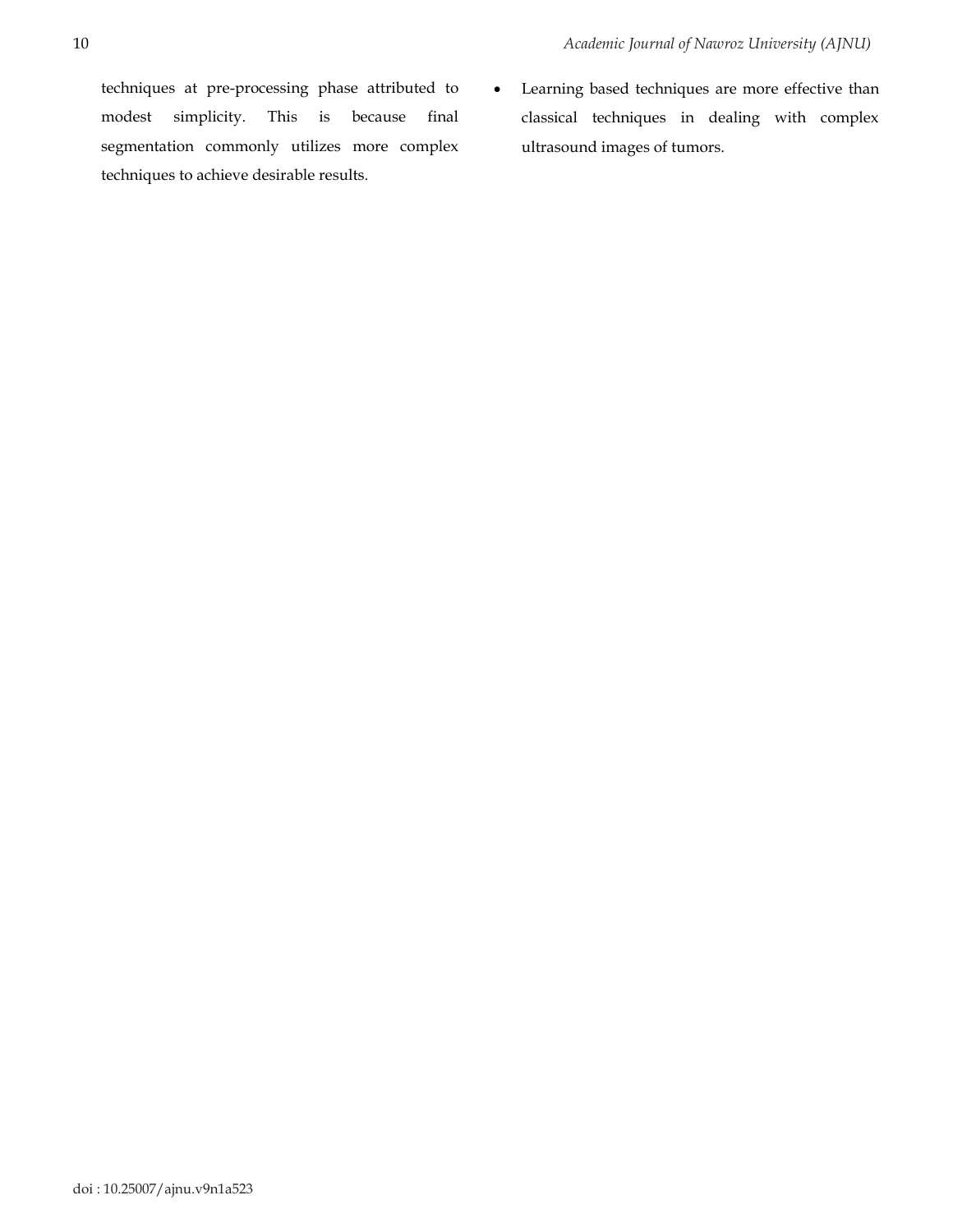|        | <b>I ADLE 4. SOWINIART OF THE SORVET</b> |                           |                                                               |                                                         |                                  |                         |                           |  |  |
|--------|------------------------------------------|---------------------------|---------------------------------------------------------------|---------------------------------------------------------|----------------------------------|-------------------------|---------------------------|--|--|
| Ref.   | Year                                     | Author<br>(s)             | No. of images                                                 | Preprocessing                                           | Segmentation<br>technique        | <b>Metrics</b>          | $\mathbf{F} / \mathbf{S}$ |  |  |
| $[33]$ | 2016                                     | Sahar et<br>al.           | 30 Total<br>20 Benign<br>10Malignant                          | Adaptive median filter                                  | <b>Threshold Based</b>           | 95.19%<br>$Accuracy=$   | $\mathbf{F}$              |  |  |
| $[34]$ | 2018                                     | Liu et al.                | 61Total<br>29 Benign<br>32Malignant                           | <b>NLLR</b>                                             | <b>Threshold Based</b>           | $Accuracy = 95.96$      | $\mathbf{F}$              |  |  |
| $[38]$ | 2016                                     | X. Li et al               | 44Total                                                       | Iterative threshold                                     | Region growing                   | TP= 93.06%              | S                         |  |  |
| $[39]$ | 2018                                     | Lal et al.                | 108Total<br>57Benign<br>51Malignant                           | SRAD filter                                             | Region growing                   | Accuracy= $95.37\%$     | $_{\rm F}$                |  |  |
| $[40]$ | 2019                                     | Jiang et al.              | 121Total<br>35Without tumor<br>36Benign<br>50Malignant        | Neutrosophic set                                        | Region growing and<br><b>CNN</b> | $TP = 90%$              | $_{\rm F}$                |  |  |
| $[45]$ | 2009                                     | Gomez et<br>al.           | Total= $36$                                                   | Morographical<br>Operator<br>Mathematical<br>morphology | Watershed transform              | $\mathrm{CP} \geq 80$ % | S                         |  |  |
| $[11]$ | 2011                                     | Zhang et<br>al.           |                                                               |                                                         | Watershed                        |                         | F                         |  |  |
| $[46]$ | 2017                                     | Nugroho et<br>al.         | 102Total<br>57Non-circumscribed<br>45 circumscribed           | <b>SRAD</b>                                             | Watershed                        | Accuracy= 94.12%        | S                         |  |  |
| $[47]$ | 2017                                     | Nugroho et<br>al.         | 102Total<br>57Noncircumscribed<br>45 Circumscribed<br>margins | <b>SRAD</b>                                             | Watershed                        | Accuracy= $95.10\%$     | $\mathbf S$               |  |  |
| $[48]$ | 2018                                     | Bafna et<br>al.           | 127Total<br>52 Benign<br>75Malignant                          | Gaussian smoothing<br>technique                         | Watershed                        | Accuracy= $90\%$        | F                         |  |  |
| $[70]$ | 2017                                     | Raha et al.               | 85Total<br>30Benign<br>54Malignant                            | Median filtering<br><b>Boost filter</b><br>Sobel filter | Watershed                        | Accuracy= $96.4\%$      | F                         |  |  |
| $[53]$ | 2012                                     | Dinesh et<br>al.          | 100Total<br>60 Benign<br>40Malignant                          | Gaussian and<br>anisotropic diffusion<br>filters        | Active contour                   | Sensitivity= 92.7%      | S                         |  |  |
| $[51]$ | 2015                                     | Menon et.<br>al           |                                                               | <b>SRAD</b>                                             | Active contour                   | Accuracy= 95.7 %        | F                         |  |  |
| $[54]$ | 2016                                     | Panigrahi et.<br>al       | 116 Total<br>45 Benign<br>71 Malignant                        | Median filter                                           | Active contour                   | Accuracy= 89.65 %       | $_{\rm F}$                |  |  |
| $[58]$ |                                          | 2017 Lotfollahi et.<br>al | 36 Total                                                      | Non-local means filter<br>and fuzzy logic               | Active contour                   | Accuracy= $95%$         | S                         |  |  |
| $[56]$ | 2017                                     | Prabhakar et.<br>al       |                                                               | Tetrolet filter                                         | Active contour                   | Accuracy= $87.27\%$     | F                         |  |  |
| $[66]$ | 2017                                     | Almajalid et<br>al.       | 221 Total                                                     | <b>SRAD</b>                                             | U-net                            | TP=78.66%               | $_{\rm F}$                |  |  |
| $[64]$ | 2018                                     | Wang et<br>al.            | 196 Patients<br>661 Cancer regions                            |                                                         | U-net                            | sensitivity = $93%$     | $_{\rm F}$                |  |  |
| $[67]$ | 2019                                     | Zeebaree et<br>al.        | 120 Total<br>150 Benign<br>100 Malignant                      | <b>LBP</b>                                              | ML& Region Growing               | Accuracy= $95.4\%$      | F                         |  |  |
| $[68]$ | 2019                                     | Zeebaree et<br>al.        | 250 Total<br>150 Benign<br>100 Malignant                      | Enhanced LBP                                            | <b>RCNN</b>                      | Accuracy= 96%           | F                         |  |  |

**TABLE 2. SUMMARY OF THE SURVEY**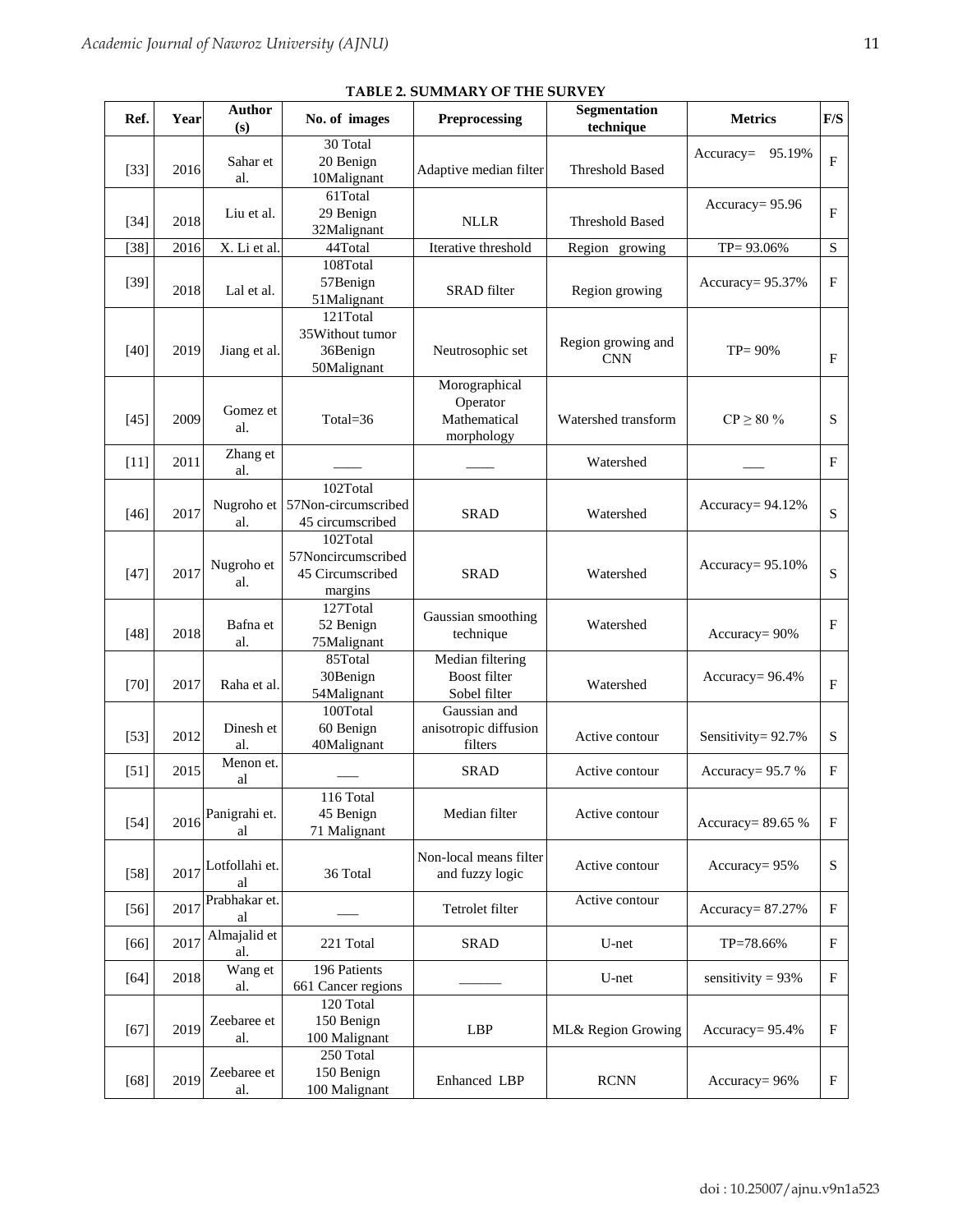# **References**

- 1. S. Punitha, A. Amuthan, and K. S. Joseph, "Benign and malignant breast cancer segmentation using optimized region growing technique," Future Computing and Informatics Journal, vol. 3, pp. 348-358, 2018.
- 2. T. Tan, B. Platel, R. M. Mann, H. Huisman, and N. Karssemeijer, "Chest wall segmentation in automated 3D breast ultrasound scans," Medical image analysis, vol. 17, pp. 1273-1281, 2013.
- 3. A. Jalalian, S. B. Mashohor, H. R. Mahmud, M. I. B. Saripan, A. R. B. Ramli, and B. Karasfi, "Computer-aided detection/diagnosis of breast cancer in mammography and ultrasound: a review," Clinical imaging, vol. 37, pp. 420-426, 2013.
- 4. K. Drukker, M. L. Giger, C. J. Vyborny, and E. B. Mendelson, "Computerized detection and classification of cancer on breast ultrasound1," Academic radiology, vol. 11, pp. 526-535, 2004.
- 5. T. Ungi, G. Gauvin, A. Lasso, C. T. Yeo, P. Pezeshki, T. Vaughan, et al., "Navigated breast tumor excision using electromagnetically tracked ultrasound and surgical instruments," IEEE Transactions on Biomedical Engineering, vol. 63, pp. 600-606, 2015.
- 6. [6]R.-F. Chang, W.-J. Wu, W. K. Moon, Y.-H. Chou, and D.-R. Chen, "Support vector machines for diagnosis of breast tumors on US images," Academic radiology, vol. 10, pp. 189-197, 2003.
- 7. P. D. Velusamy and P. Karandharaj, "Medical image processing schemes for cancer detection: A survey," in 2014 International Conference on Green Computing Communication and Electrical Engineering (ICGCCEE), 2014, pp. 1-6.
- 8. C. Varma and O. Sawant, "An Alternative Approach to Detect Breast Cancer Using Digital Image Processing Techniques," in 2018 International Conference on Communication and Signal Processing (ICCSP), 2018, pp. 0134-0137.
- 9. C.-Y. Liu, C.-Y. Hsu, Y.-H. Chou, and C.-M. Chen, "A multi-scale tumor detection algorithm in whole breast sonography incorporating breast anatomy and tissue morphological information," in 2014 IEEE Healthcare Innovation Conference (HIC), 2014, pp. 193-196.
- 10. R.-F. Chang, W.-J. Wu, W. K. Moon, and D.-R. Chen, "Automatic ultrasound segmentation and morphology based diagnosis of solid breast tumors," Breast cancer research and treatment, vol. 89, p. 179, 2005.
- 11. L. Zhang, Y. Ren, C. Huang, and F. Liu, "A novel automatic tumor detection for breast cancer ultrasound Images," in 2011 Eighth International Conference on Fuzzy Systems and Knowledge Discovery (FSKD), 2011, pp. 401-404.
- 12. K. S. Camilus and V. Govindan, "A Review on Graph Based Segmentation," International Journal of Image, Graphics & Signal Processing, vol. 4, 2012.
- 13. C.-C. Kang, W.-J. Wang, and C.-H. Kang, "Image segmentation with complicated background by using seeded region growing," AEU-International Journal of Electronics and Communications, vol. 66, pp. 767-771, 2012.
- 14. K. Prabusankarlal, P. Thirumoorthy, and R. Manavalan, "Computer aided breast cancer diagnosis techniques in

ultrasound: a survey," Journal of Medical Imaging and Health Informatics, vol. 4, pp. 331-349, 2014.

- 15. S. Mazaheri, P. S. B. Sulaiman, R. Wirza, F. Khalid, S. Kadiman, M. Z. Dimon, et al., "Echocardiography image segmentation: A survey," in 2013 International Conference on Advanced Computer Science Applications and Technologies, 2013, pp. 327-332.
- 16. Q. Huang, Y. Luo, and Q. Zhang, "Breast ultrasound image segmentation: a survey," International journal of computer assisted radiology and surgery, vol. 12, pp. 493-507, 2017.
- 17. Y.-L. Huang, K.-L. Wang, and D.-R. Chen, "Diagnosis of breast tumors with ultrasonic texture analysis using support vector machines," Neural Computing & Applications, vol. 15, pp. 164-169, 2006.
- 18. M. Xian, Y. Zhang, H.-D. Cheng, F. Xu, K. Huang, B. Zhang, et al., A benchmark for breast ultrasound image segmentation (BUSIS): Infinite Study, 2018.
- 19. M. Lal, L. Kaur, and S. Gupta, "Modified spatial neutrosophic clustering technique for boundary extraction of tumours in B-mode BUS images," IET Image Processing, vol. 12, pp. 1338-1344, 2018.
- 20. R. Guo, G. Lu, B. Qin, and B. Fei, "Ultrasound imaging technologies for breast cancer detection and management: a review," Ultrasound in medicine & biology, vol. 44, pp. 37-70, 2018.
- 21. W. Gomez, A. Rodriguez, W. Pereira, and A. Infantosi, "Feature selection and classifier performance in computer-aided diagnosis for breast ultrasound," in 2013 10th International Conference and Expo on Emerging Technologies for a Smarter World (CEWIT), 2013, pp. 1-5.
- 22. A. Ibrahim, S. Mohammed, and H. A. Ali, "Breast Cancer Detection and Classification Using Thermography: A Review," in International Conference on Advanced Machine Learning Technologies and Applications, 2018, pp. 496-505.
- 23. M. M. Eapena, M. S. J. A. Ancelita, and G. Geetha, "Segmentation of tumors from ultrasound images with PAORGB," Procedia Computer Science, vol. 50, pp. 663- 668, 2015.
- 24. J. Zhao, F. Shao, Y. Xu, X. Zhang, and W. Huang, "An improved Chan-Vese model without reinitialization for medical image segmentation," in 2010 3rd International Congress on Image and Signal Processing, 2010, pp. 1317- 1321.
- 25. Y. B. Fadhel, S. Ktata, and T. Kraiem, "Cardiac scintigraphic images segmentation techniques," in 2016 2nd International Conference on Advanced Technologies for Signal and Image Processing (ATSIP), 2016, pp. 364- 369.
- 26. M. R. Khokher, A. Ghafoor, and A. M. Siddiqui, "Image segmentation using multilevel graph cuts and graph development using fuzzy rule-based system," IET image processing, vol. 7, pp. 201-211, 2013.
- 27. K. Saini, M. Dewal, and M. Rohit, "Ultrasound imaging and image segmentation in the area of ultrasound: a review," International Journal of advanced science and technology, vol. 24, 2010.
- 28. A. Bali and S. N. Singh, "A review on the strategies and techniques of image segmentation," in 2015 Fifth International Conference on Advanced Computing &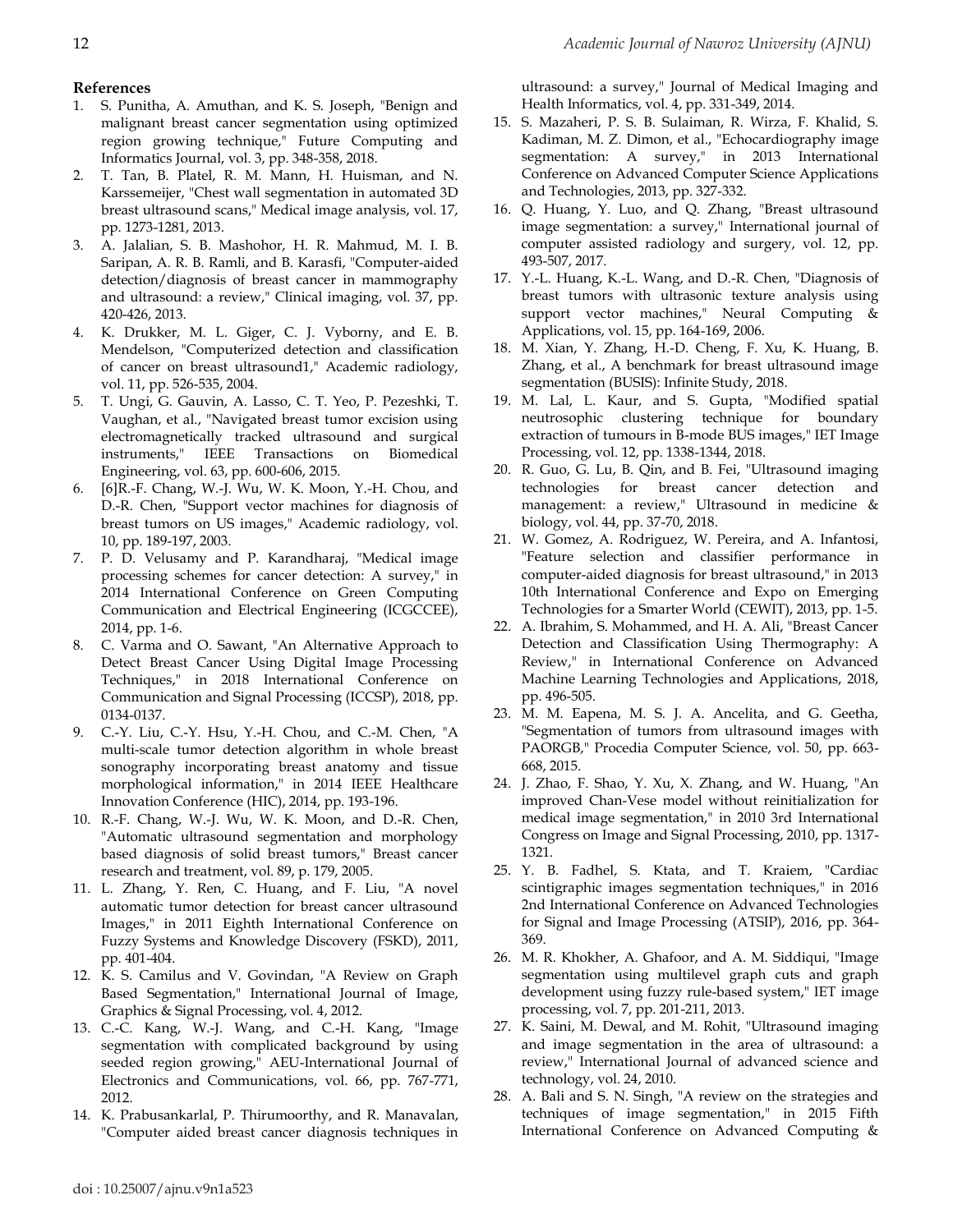Communication Technologies, 2015, pp. 113-120.

- 29. D. Kaur and Y. Kaur, "Various image segmentation techniques: a review," International Journal of Computer Science and Mobile Computing, vol. 3, pp. 809-814, 2014.
- 30. P. S. Rodrigues and G. A. Giraldi, "Improving the nonextensive medical image segmentation based on Tsallis entropy," Pattern Analysis and Applications, vol. 14, pp. 369-379, 2011.
- 31. T. Nayak, N. Bhat, V. Bhat, S. Shetty, M. Javed, and P. Nagabhushan, "Automatic Segmentation and Breast Density Estimation for Cancer Detection Using an Efficient Watershed Algorithm," in Data Analytics and Learning, ed: Springer, 2019, pp. 347-358.
- 32. M. Sezgin and B. Sankur, "Survey over image thresholding techniques and quantitative performance evaluation," Journal of Electronic imaging, vol. 13, pp. 146-166, 2004.
- 33. M. Sahar, H. A. Nugroho, I. Ardiyanto, and L. Choridah, "Automated detection of breast cancer lesions using adaptive thresholding and morphological operation," in 2016 International Conference on Information Technology Systems and Innovation (ICITSI), 2016, pp. 1- 4.
- 34. L. Liu, K. Li, W. Qin, T. Wen, L. Li, J. Wu, et al., "Automated breast tumor detection and segmentation with a novel computational framework of whole ultrasound images," Medical & biological engineering & computing, vol. 56, pp. 183-199, 2018.
- 35. E. Samundeeswari, P. Saranya, and R. Manavalan, "Segmentation of breast ultrasound image using regularized K-means (ReKM) clustering," in 2016 International Conference on Wireless Communications, Signal Processing and Networking (WiSPNET), 2016, pp. 1379-1383.
- 36. W. Khan, "Image segmentation techniques: A survey," Journal of Image and Graphics, vol. 1, pp. 166-170, 2013.
- 37. P. Agrawal, A. Kajla, and M. N. Raverkar, "Image Segmentation Techniques–A Review."
- 38. X. Li, C. Yang, and S. Wu, "Automatic segmentation algorithm of breast ultrasound image based on improved level set algorithm," in 2016 IEEE International Conference on Signal and Image Processing (ICSIP), 2016, pp. 319-322.
- 39. M. Lal and L. Kaur, "Automatic seed point selection in B-Mode breast ultrasound images," in Sensors and Image Processing, ed: Springer, 2018, pp. 131-138.
- 40. X. Jiang, Y. Guo, H. Chen, Y. Zhang, and Y. Lu, "An Adaptive Region Growing Based on Neutrosophic Set in Ultrasound Domain for Image Segmentation," IEEE Access, vol. 7, pp. 60584-60593, 2019.
- 41. S. Beucher and C. Lantuejoul, "Use of watersheds in contour detection. Int," in Workshop on Image Processing, CCETT/IRISA, Rennes, France, 1979.
- 42. Y. Tarabalka, J. Chanussot, and J. A. Benediktsson, "Segmentation and classification of hyperspectral images using watershed transformation," Pattern Recognition, vol. 43, pp. 2367-2379, 2010.
- 43. R. A. Husain, A. S. Zayed, W. M. Ahmed, and H. S. Elhaji, "Image segmentation with improved watershed algorithm using radial bases function neural networks," in 2015 16th International conference on sciences and

techniques of automatic control and computer engineering (STA), 2015, pp. 121-126.

- 44. H. Ng, S. Ong, K. Foong, P. Goh, and W. Nowinski, "Medical image segmentation using k-means clustering and improved watershed algorithm," in 2006 IEEE Southwest Symposium on Image Analysis and Interpretation, 2006, pp. 61-65.
- 45. W. Gomez, L. Leija, W. Pereira, and A. Infantosi, "Morphological operators on the segmentation of breast ultrasound images," in 2009 Pan American Health Care Exchanges, 2009, pp. 67-71.
- 46. H. A. Nugroho, Y. Triyani, M. Rahmawaty, and I. Ardiyanto, "Breast ultrasound image segmentation based on neutrosophic set and watershed method for classifying margin characteristics," in 2017 7th IEEE International Conference on System Engineering and Technology (ICSET), 2017, pp. 43-47.
- 47. H. A. Nugroho, Y. Triyani, M. Rahmawaty, and I. Ardiyanto, "Analysis of margin sharpness for breast nodule classification on ultrasound images," in 2017 9th International Conference on Information Technology and Electrical Engineering (ICITEE), 2017, pp. 1-5.
- 48. Y. Bafna, K. Verma, L. Panigrahi, and S. P. Sahu, "Automated boundary detection of breast cancer in ultrasound images using watershed algorithm," in Ambient communications and computer systems, ed: Springer, 2018, pp. 729-738.
- 49. L. Fang, T. Qiu, H. Zhao, and F. Lv, "A hybrid active contour model based on global and local information for medical image segmentation," Multidimensional Systems and Signal Processing, vol. 30, pp. 689-703, 2019.
- 50. [50] K. Kirimasthong, A. Rodtook, W. Lohitvisate, and S. S. Makhanov, "Automatic initialization of active contours in ultrasound images of breast cancer," Pattern Analysis and Applications, pp. 1-10, 2018.
- 51. R. V. Menon, P. Raha, S. Kothari, S. Chakraborty, I. Chakrabarti, and R. Karim, "Automated detection and classification of mass from breast ultrasound images," in 2015 Fifth National Conference on Computer Vision, Pattern Recognition, Image Processing and Graphics (NCVPRIPG), 2015, pp. 1-4.
- 52. S. Lankton and A. Tannenbaum, "Localizing regionbased active contours," IEEE transactions on image processing, vol. 17, pp. 2029-2039, 2008.
- 53. M. Dinesh, "Classification of Mass in Breast Ultrasound Images using Image Processing Techniques," International Journal of Computer Applications, vol. 975, p. 8887.
- 54. L. Panigrahi, K. Verma, and B. K. Singh, "An enhancement in automatic seed selection in breast cancer ultrasound images using texture features," in 2016 International Conference on Advances in Computing, Communications and Informatics (ICACCI), 2016, pp. 1096-1102.
- 55. S. Selvan and S. S. Devi, "Automatic seed point selection in ultrasound echography images of breast using texture features," Biocybernetics and Biomedical Engineering, vol. 35, pp. 157-168, 2015.
- 56. T. Prabhakar and S. Poonguzhali, "Automatic detection and classification of benign and malignant lesions in breast ultrasound images using texture morphological